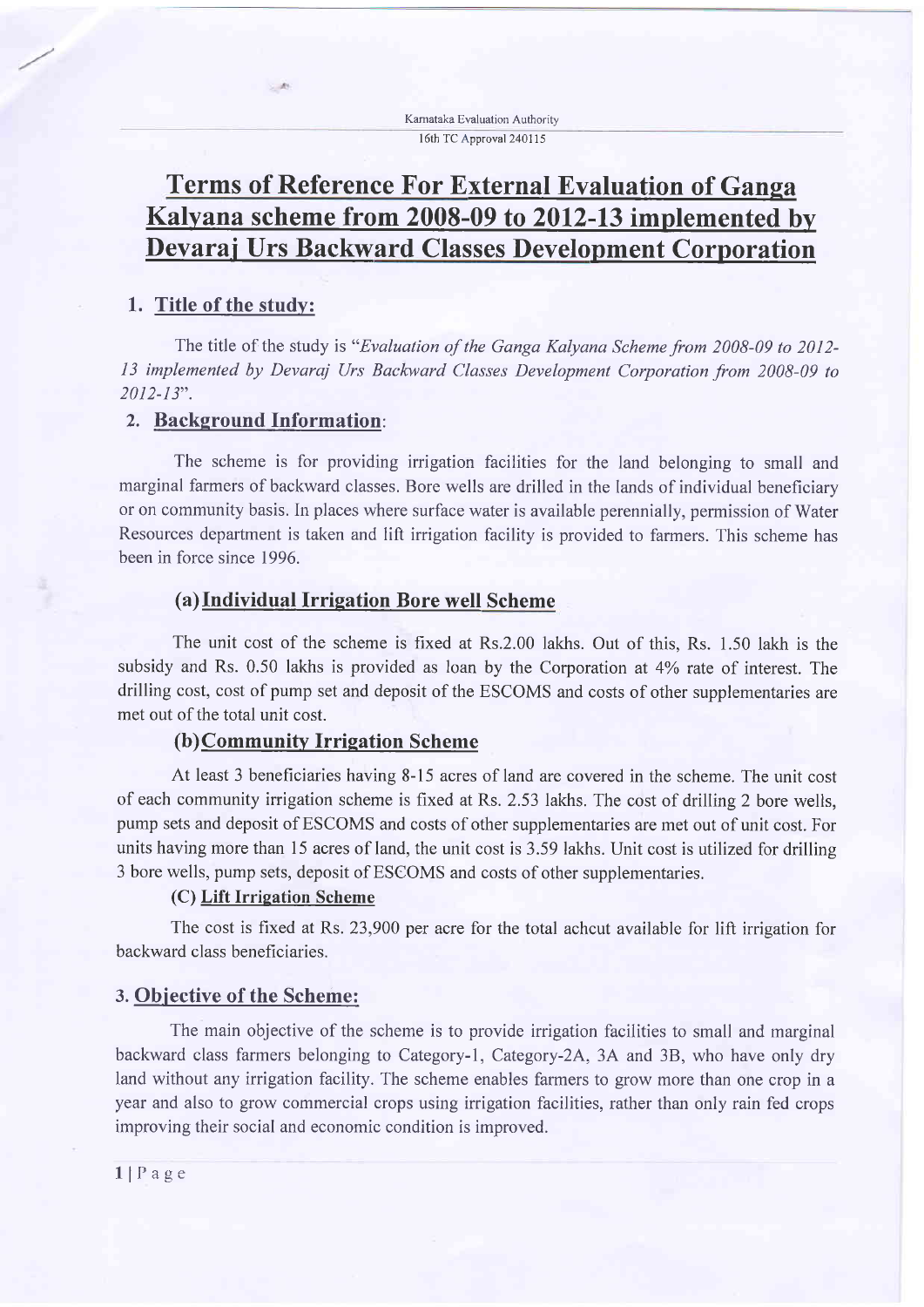-

 $-4$ 

4. Implementation Process:<br>The beneficiaries are selected by a Committee headed by Hon'ble legislators of each constituency. The list of beneficiaries is sent to Head Office of the Corporation through respective constituency. The list of beneficiaries is sent to field office of the comparation<br>District Managers of the Corporation. These proposals are verified in the head office and sanction<br>and following procedure is adopted.  $i$ s adop $i$ 

- is accorded. Once the sanctions are made following  $P^2$ (a) Work orders are issued to drill bore wells in the land of beneficiary farmers/communities by a drilling agency selected by tender process by the Corporation.
	- (b) If the minimum yield of water per bore well per hour is 1000 gallons, these are treated as successful bore wells. The total cost of drilling is paid to the agency after drilling is completed. If the yield of water is less than 1000 gallons per hour the well is treated as failed and no charges of drilling are paid to the agency.
	- (c) For successful bore wells, proposals for energisation are registered and deposits paid by the Corporation to respective ESCOMS on behalf of the beneficiaries.
	- (d) The pump sets and other equipments are supplied, energisation of pump set is done and irrigation facility is provided.

# 5. Review of Work:

The work is reviewed in monthly KDp meetings at Taluk level by the Executive officer of Taluk Panchayath and at district level by Chief Executive Officer of Zilla Panchayath. This is also reviewed at State level by the Managing Director of D.Devaraj Urs Backward Classes Development Corporation and Principal Secretary, Backward Classes Department, Government of Karnataka, in the MPIC meeting every month.

The details of bore wells drilled and Lift Irrigation Schemes implemented from 2008-09 to 2012-13 is as follows:

| Sl.No          | Year        | Bore wells drilled |            | <b>Lift Irrigation</b> | <b>Budget</b>                  | Expenditure                  |
|----------------|-------------|--------------------|------------|------------------------|--------------------------------|------------------------------|
|                |             | Community          | Individual | <b>Scheme</b>          | allocation<br><b>Rs-Crores</b> | incurred<br><b>Rs-Crores</b> |
|                |             | 583                | 2390       | 23                     | 18.40                          | 18.44                        |
|                | 2008-09     | 484                | 1575       | 39                     | 20.04                          | 21.82                        |
| $\overline{2}$ | 2009-10     |                    | 3061       | 53                     | 50.00                          | 50.01                        |
| $\mathbf{3}$   | 2010-11     | 607                | 3079       | 65                     | 55.00                          | 55.08                        |
| $\overline{4}$ | $2011 - 12$ | 817                |            | 78                     | 95.00                          | 41.12                        |
|                | $2012 - 13$ | 642                | 2729       |                        |                                |                              |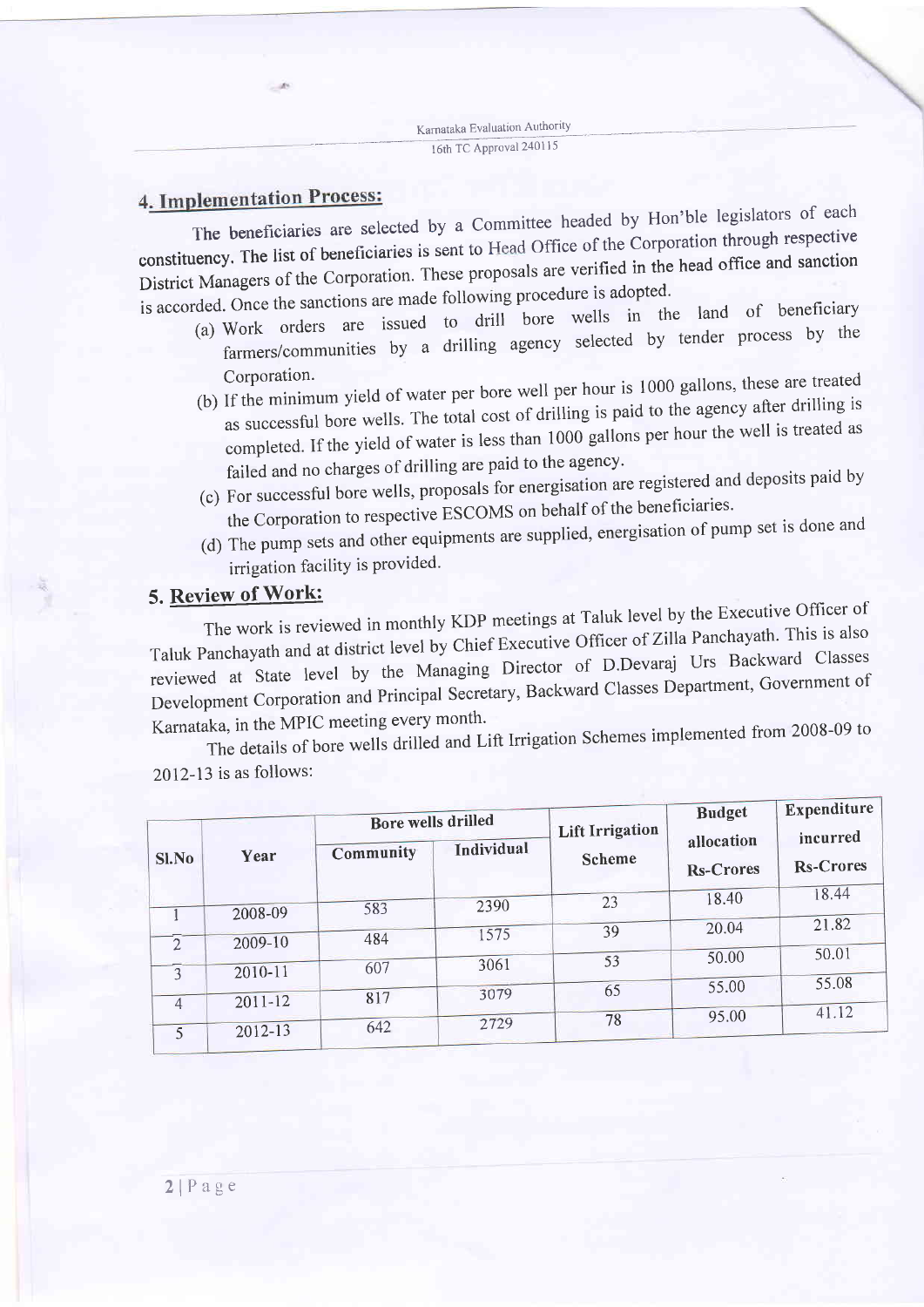# 6. Scope & Purpose of the Study:

 $\sqrt{2}$ 

This scheme is implemented in all the 193 constituencies of all the 30 districts of the State. The purpose of the study is to know whether the objectives set under the scheme or achieved or not and to-

- (a) Assess the additional income generated by the beneficiaries after getting the benefit of Ganga Kalyana Scheme.
- (b) Assess the social and economic benefits that farmers received by the scheme.
- (c) Know whether the children of the beneficiaries get better education as a result of economic benefit.
- (d) Has the convergence of other departments like Sericulture, Horticulture and Animal Husbandry and Watershed development etc. taken place in enhancing the benefits?

# 7. Evaluation Ouestions (inclusive not exhaustive):

1. What was the annual family income before implementation of the scheme (i.e. during <sup>2007</sup>-08) and what is the present annual family income of beneficiaries? Is there any noticeable change in the income? If so, to what extent? If not, why not? (Since baseline data for 2007-08 is unlikely to be available, the question can be answered with perception of change expressed by the beneficiaries.)

2. What is the change in the cropping pattern of beneficiaries before and after implementation of the scheme? Are they getting the benefit of growing 2 or 3 crops in <sup>a</sup> year?

3. Have the beneficiaries come across any problems in the implementation process? If so, what kind of problems they have faced such as-

- (a) Selection of beneficiaries.
- (b) Submission of various records for sanction.
- (c) Selection of drilling point and drilling of bore wells.
- (d) Fixing of Irrigation Pump sets.
- (e) Energisation and related problems with ESCOMS.
- (f) Issues of sharing water among beneficiaries of community and List
- Irrigation schemes

4. What is the average time required for completing the entire process i.e. drilling and energisation after the date of issue of work order? Is it beyond or within 60 days? If it is beyond 60 days, where is the delay taking place and what are the reasons for delay?

5. Are all the bore wells and accessories (pipe/pumps etc) given under this scheme are functional as of date? In not, what is the percentage of non-functional bore wells and accessories? What are the reasons of non-functionality? Since how long have they remained non-functional and why are they not repaired/attended to?

6. Whether the prescribed Quality BIS standard materials such as PVC pipes, pumps and motors are provided in the scheme? If not, whether prescribing such standards is desirable? If not, Why?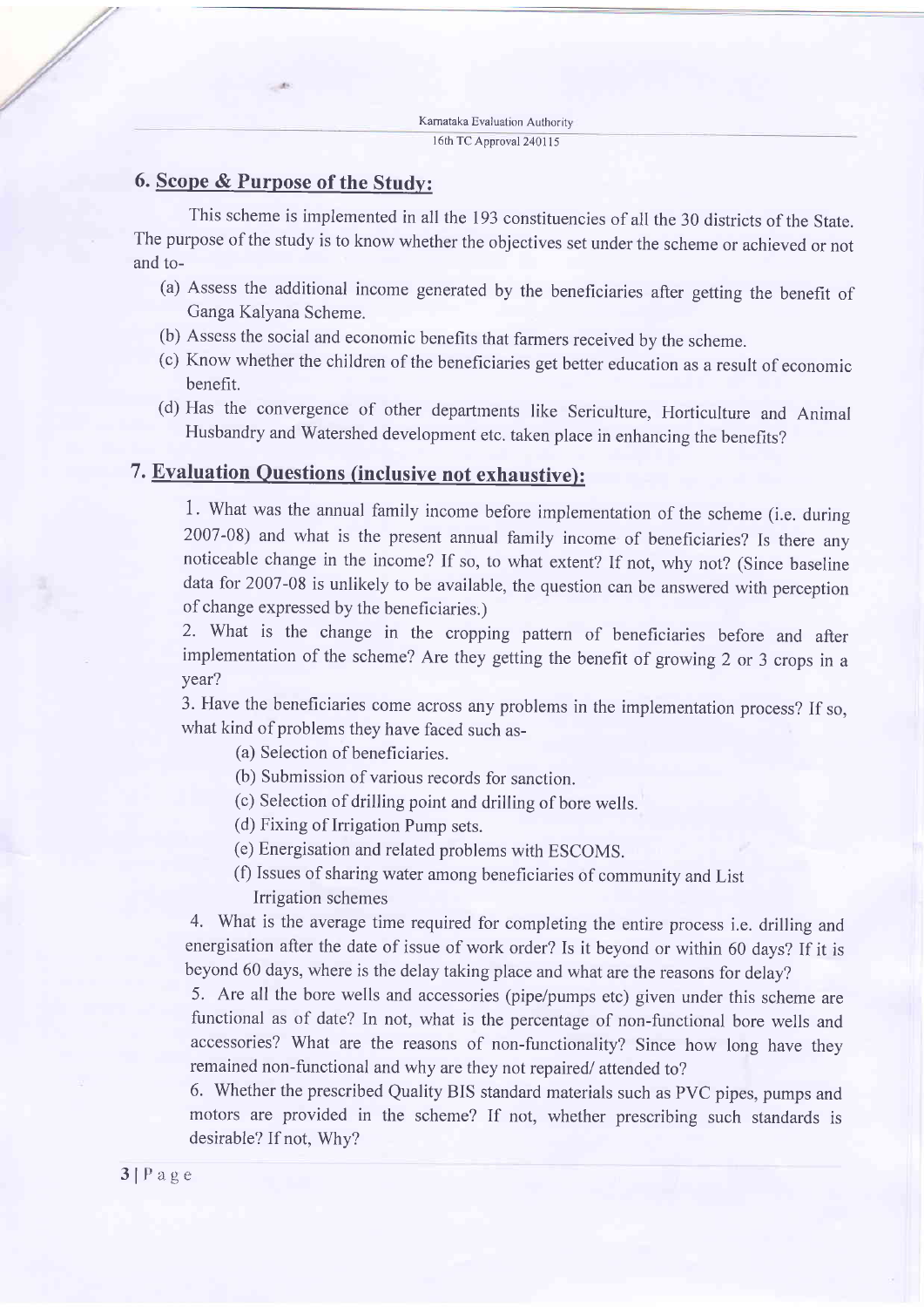7. Whether the beneficiaries are satisfied with implementation of Scheme in terms of quality and timeliness of work? If not, why?

8. Are there any possibilities to further streamline the process of selection of beneficiaries and implementation from the perspective of Block Implementing officers and beneficiaries? If yes, give details.

9. Has net area irrigated increased after drilling of bore well/lift irrigation schemes? If yes, What is the percentage of enhancement?

10. Are the beneficiaries facing any problems during implementation of the Ganga Kalyana Scheme?

<sup>I</sup>l. What actions have been taken by the departments like Agriculture, Hofticulture, Watershed Development, Sericulture and Animal Husbandry on convergence and adoption of micro irrigation system so that more income is generated by beneficiaries and what are the possibilities to further enhance the income as a result of "Manthana Training Programme" conducted by the corporation.

12. What factors contributed to achieving / for not achieving the intended out comes? In case of negative factors, how can they be ameliorated?

13. The benefits of Ganga Kalyana Scheme are given in the proportion of 70% to Category-1 and 2A, 30% to category-3A and 3B. What percentage of identified beneficiaries of Category-1 and 2A and how many from Category 3A  $&$  3B have got the benefit of the scheme? What is the reason for not giving the benefit to the left out?

14. For completion of the Ganga Kalyana Scheme, is additional amount required over and above the unit cost? What is the breakup of this additional cost?

15. The Corporation provided loans under this scheme? What is the total amount of loan provided by the Corporation? What is the percentage of recovery as against the prescribed repayment schedule? In case of less recovery, what is the reason for it?

#### 8. Sampling and Evaluation Methodology:

 $-45$ 

Two Constituencies per district one having maximum and the other minimum number of beneficiaries for the evaluation period in the State are to be selected at random (i.e. 60 Constituencies) for evaluation.

It is proposed to evaluate the Gangakalyana scheme from 2008-09 to 2012-13. The list of beneficiaries can be got from office of the Managing Director of D.Devaraj Urs Backward Classes Development Corporation. At least 10% (actual intensity to be such that our estimations are correct within a confidence interval no worse than 10%) of the beneficiaries may be evaluated selecting simple random/systematic random (like arranging names of beneficiaries alphabetically in a sequence and then drawing a sample) samples of beneficiaries treating beneficiaries of each year of each district as population and sampling intensity the same for each district. Thus all years and districts will be adequately and similarly represented in the sample. The beneficiaries will be interviewed and his/her works evaluated individually.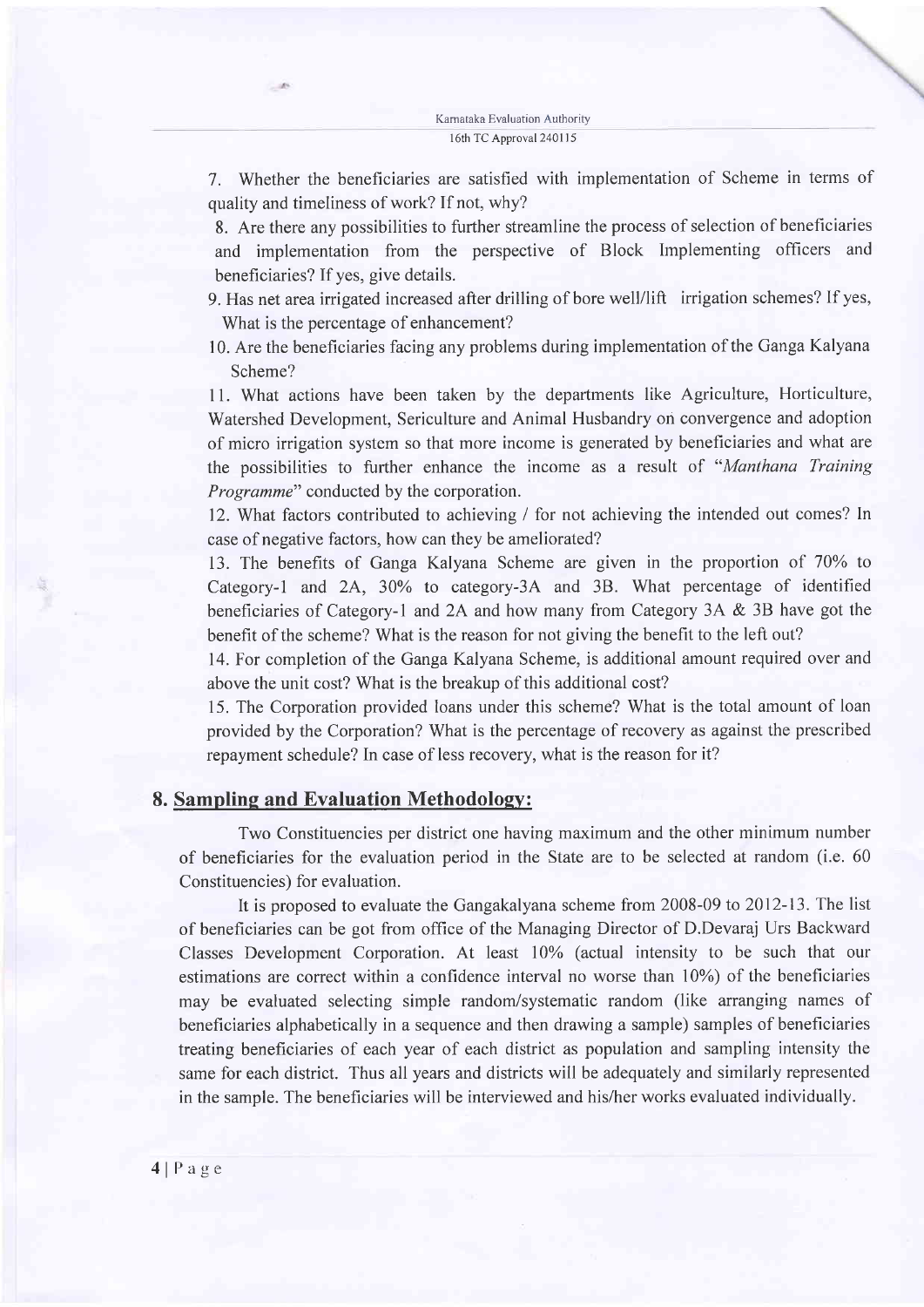Kamataka Evaluation Authority 16th TC Approval 240115

### 9. Deliverables time Schedule:

 $\mathcal{A}$ 

The Managing Director, D.Devaraj Urs Backward Classes Development Corporation to issue necessary instructions to all the District Officers, Banks and ESCOMS concerned to provide required information and necessary support to the Consultant Evaluation Organization in completing the study in time. The available information of beneficiaries, guidelines and Government Orders issued on the scheme implementation will be made available by the MD of the Corporation to the Consultant Evaluation Organization.

Individual Interview and Focused Group Discussions should be held at Taluk, District and State levels with all Stake holders to elicit their views on problems faced in implementation and to simplification in the process involved and further improvement of the Scheme so as to enhance the benefit. It is expected to complete the study in 6 months time, excluding the time taken for approval. The evaluating agency is expected to adhere to the following timelines and deliverables.

They are expected to adhere to the following timelines and deliverables or be quicker than the follows.

- 1. Work plan submission
- 2. Field Data Collection
- One month after signing the agreement.
- Three months from date of work plan approval.
	- One month after field data collection.
- 3. Draft report Submission 4. Final Report Submission
	- One month from draft report submission.
- 5. Total duration
- 6 months.

#### 10. Qualification of Consultant:

Consultant Evaluation Organizations should have and provide details of evaluation team members having technical qualifications/capability as below-

- 1. One Social Scientist,
- 2. One Agricultural Scientist/Retired District level Agriculture Officer, and,
- 3. One at least graduate civil/ electrical or mechanical Engineer.

Consultant Evaluation Organizations not having these number and kind of personnel

# will not be considered as competent for evaluation.

## 11. Qualities Expected from the Evaluation Report:

The following are the points, only inclusive and not exhaustive, which need to be mandatorily followed in the preparation of evaluation report:-

1. By the very look of the evaluation report it should be evident that the study is that of the Karnataka Evaluation Authority (KEA) which has been done by the Consultant. It should not intend to convey that the study was the initiative and work of the Consultant, merely financed by the Karnataka Evaluation Authority (KEA).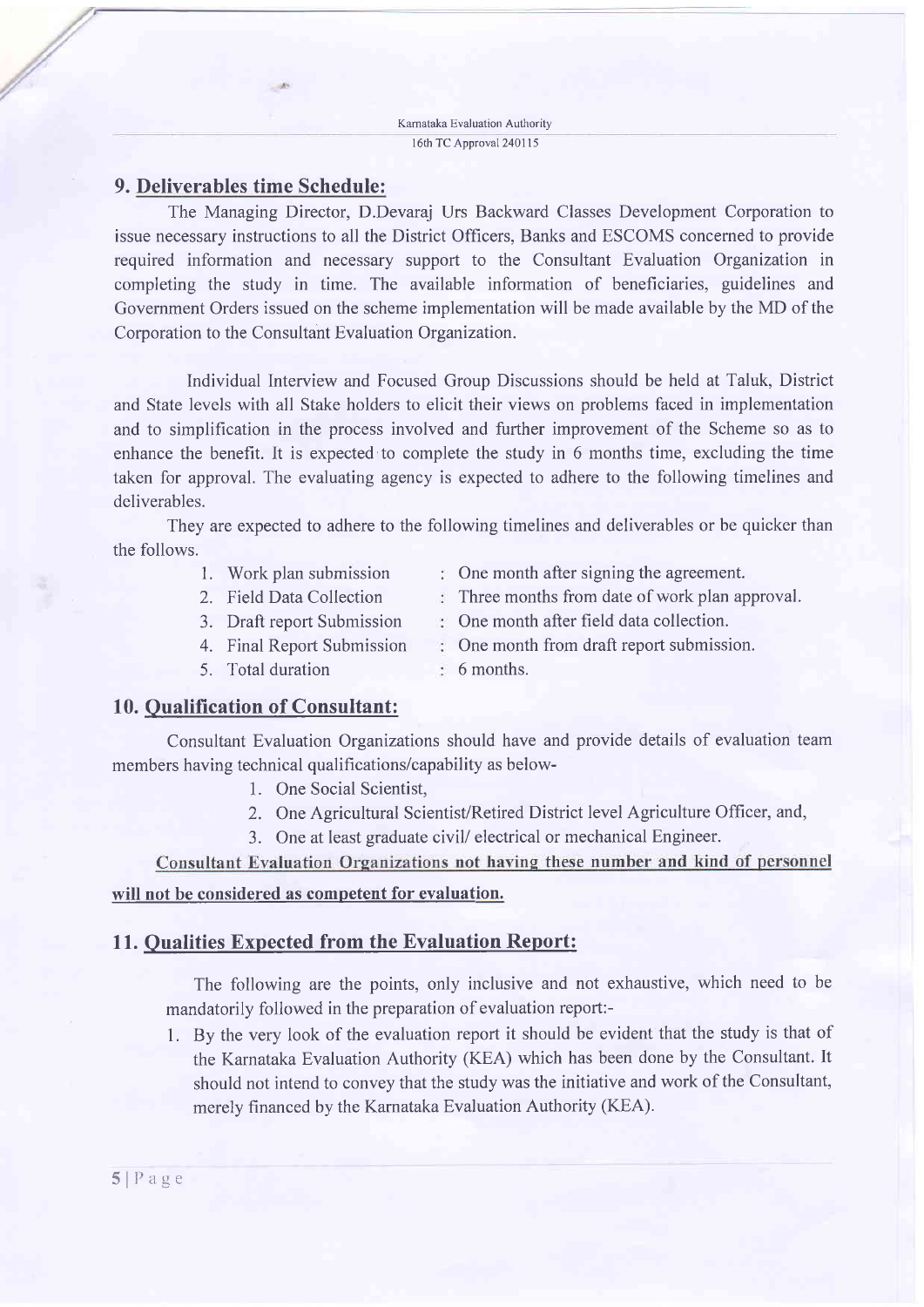Kamataka Evaluation Authority <sup>I</sup>6th TC ApProval 240115

- 2. The Terms of Reference (ToR) of the study should from the first Appendix or Addenda of the report.
- 3. The results should first correspond to the ToR. In the results chapter, each question of the ToR should be answered individually. It is only after all questions framed in the ToR that is answered. that results over and above these be detailed.
- 4. In the matter of recommendations, the number of recommendations is no measure of the quality of evaluation. Evaluation has to be done with a purpose to be practicable to implement the recommendations. The practicable recommendations should not be lost in the population maze of general recommendations. It is desirable to make recommendations in the report as follows:-

## (A) Short Term practicable recommendations

These may not be more than five in number. These should be such that they can be acted upon without major policy changes and expenditure, and within (say) a year or so.

## (B) Long Term practicable recommendations

These may not be more than ten in number. These should be such that they can be implemented in the next four to five financial years, or with sizeable expenditure, or both but does not involve policy changes.

### $(C)$  Recommendations requiring change in policy

These are those which will need a lot of time, resources and procedure to implement.

# 12. Cost and Schedule of Budget release:

 $-45$ 

Output based budget release will be as follows-

- a. The first installment of Consultation fee amounting to 30Yo of the total fee shall be payable as advance to the Consultant after the approval of the inception report, but only on execution of a bank guarantee of a scheduled nationalized bank, valid for a period of at least 12 months from the date of issuance of advance.
- b. The second installment of Consultation fee amounting to 50% of the total fee shall be payable to the Consultant after the approval of the Draft report.
- c. The third and final installment of Consultation fee amounting to 20Yo of the total fee shall be payable to the Consultant after the receipt of the hard and soft copies of the final report in such format and number as prescribed in the agreement, along with all original documents containing primary and secondary data, processed data outputs, study report and soft copies of all literature used in the final report.

Taxes will be deducted from each payment, as per rates in force. In addition, the evaluating agency/consultant is expected to pay service tax at their end.